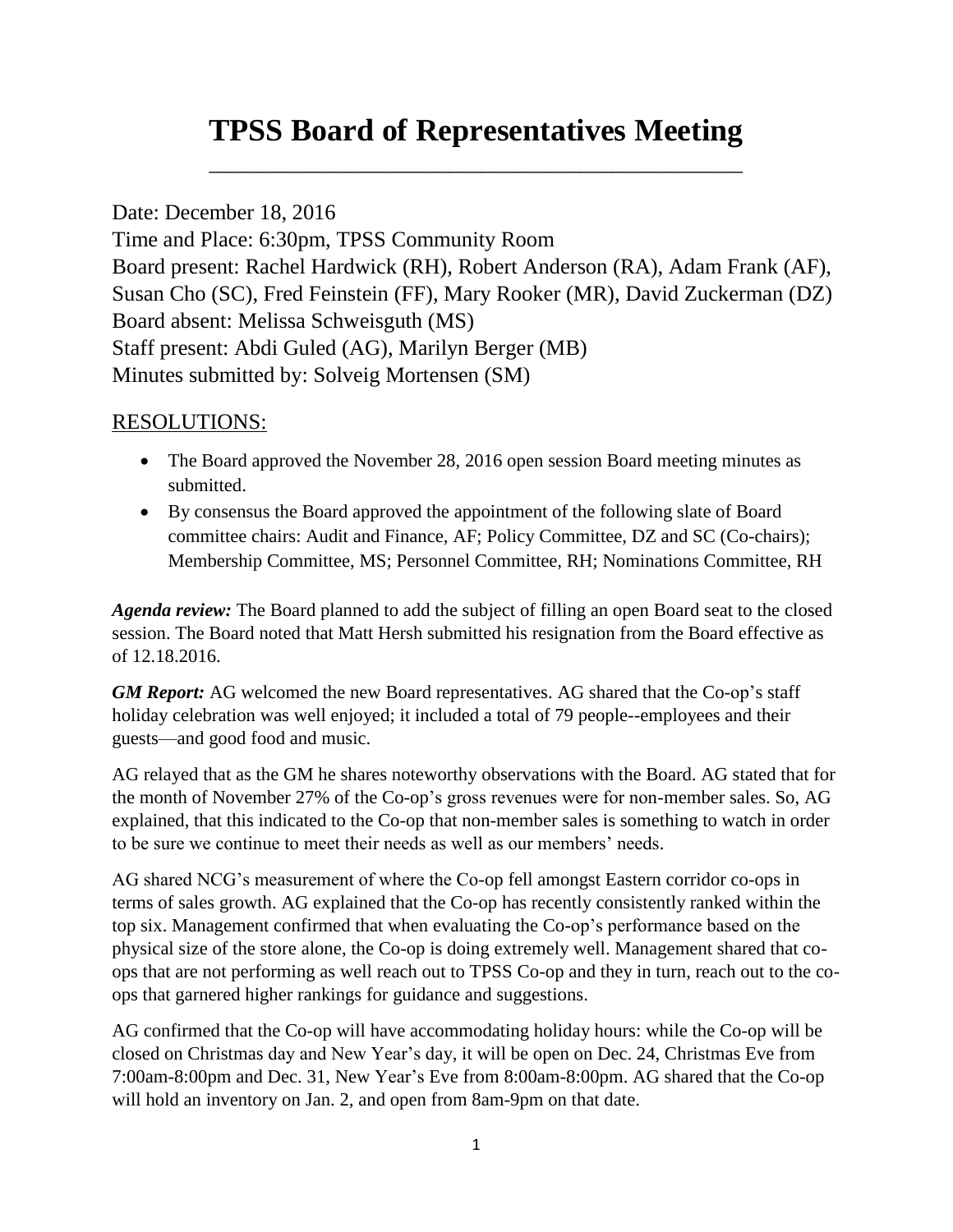In response to Board inquiry about resources for food trends, AG named National Co+operative Grocer as a good resource.

AG described several recent events that resulted in positive publicity for the Co-op. He relayed that the MD Comptroller, Peter Franchot's recent visit to the Co-op to promote "Shop MD for the Holidays" went well. He noted that the news station ABC, Channel 7 filmed at the Co-op and in doing a story on Takoma Park's plastic bag ban, highlighted the work the Co-op had already done in forgoing plastic bags two years ago.

*Committee Assignments and Chair Selections:* The Board reviewed the goals and typical work of all the current, standing Board committees. In response to inquiry, the Policy Committee clarified the process Board representatives observe to propose a new Board policy: provide the proposed policy as an agenda item to the Board President, who brings it to the Board; and then, expect the Policy Committee to do its review and bring it to back to the Board for a final decision.

Board representatives joined Board committees and chose committee chairs.

Membership Committee: MS, Chair; SC, FF, MR

Audit and Finance Committee: AF, Chair, RA, MS, DZ

Personnel Committee: RH, Chair; RA, MR

Policy Committee: DZ and SC, Co-Chair; AF, FF

Nominations: RH, Chair; AF, MR

The Board discussed how the Expansion Team is not actually a Board Committee, but a management team with a Board member included.

*Monthly meetings and Board Mentors:* The Board planned to follow an overall schedule of meeting on Sundays at 6:00pm for the remainder of the 2016-2017 Board year. The Board discussed the concept of utilizing Board mentors, where returning Board representatives can help orient and be a resource for new Board representatives. New Board representatives were matched with a returning Board representative.

7:30pm meeting adjourned.

Term 2017:

| )ec      |
|----------|
| *        |
| *        |
| $\ast$   |
| $\ast$   |
| *        |
| resigned |
| ж        |
|          |